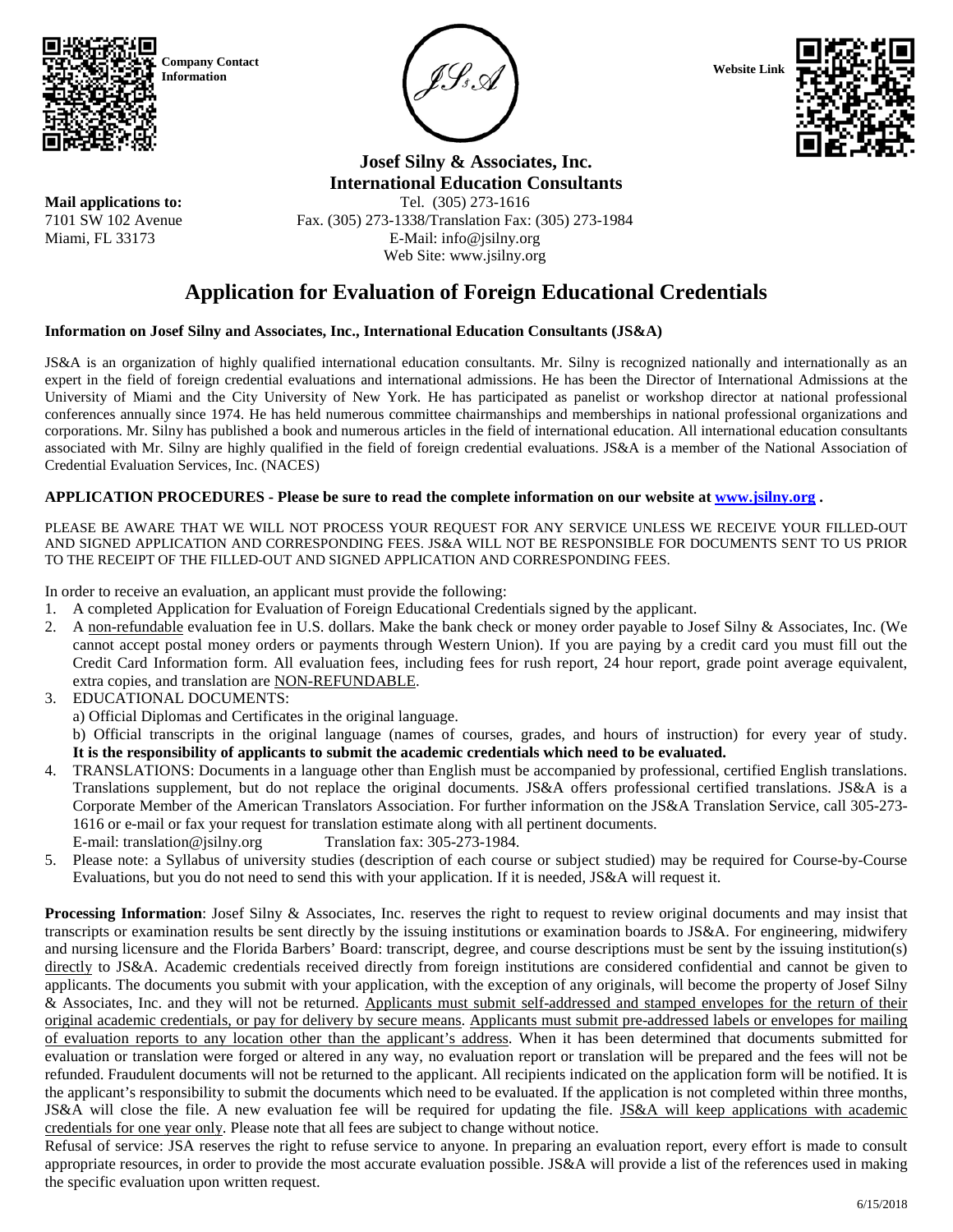## **TYPES OF EVALUATIONS**

- A. Document-by-Document This evaluation names and describes all diplomas, certificates, degrees, periods of education or training and gives a U.S. equivalent for each. This report is appropriate for freshman or graduate admission, for immigration purposes, for military enlistment and for employment.
- B. University and Post-Secondary Course-by-Course This evaluation provides the same information as the document-by-document evaluation, but also gives course, grade, and credit equivalents in U.S. terms for university level study in other countries. This type of evaluation is usually required for transfer into a U.S. college or university. It is required for teacher certification, licensing or membership in professional associations (Engineering, Midwifery, Nursing, Barber and CPA programs require separate evaluations.)
- C. High School Course-by-Course This evaluation lists high school courses taken, equivalent US high school units and equivalent US grades. This evaluation is required for students transferring into high schools in the United States and it is sometimes required for freshman admission.

#### **It is the responsibility of applicants to request the type of evaluation and additional services they need.**

#### **PROCESSING TIME**

- 1. Standard Processing Time: Evaluations are normally prepared in ten working days from the receipt of all required fees, information and documentation. Evaluations which require extensive research and correspondence may take longer to prepare.
- 2. Rush Evaluation Reports

a) 24-Hour Evaluation Report b) 2-Day Evaluation Report c) 5-Day Evaluation Report Rush evaluation reports will be completed in a timely fashion, in accordance with the type of rush evaluation report requested, upon receipt of all required fees, information and documentation. If, for any reason, the evaluation report cannot be completed within the specified time after receipt

of all required fees, information and documentation, the rush fee will be refunded and the evaluation will be completed as quickly as possible. The rush fee will be adjusted to reflect the actual processing time and a refund of the difference will be issued. Rush evaluation reports must be paid for by bank check, money order or credit card.

#### **COST OF EVALUATIONS**

- 1. High School Document-by-Document U.S. \$90
- 2. University and Post-Secondary Document-by-Document U.S. \$90
- 3. High School Course-by-Course U.S. \$150 (For transfer into US high schools and admission to some university programs).
- 4. University and Post-Secondary Course-by-Course U.S. \$150 (For transfer admission and all licensing, except Engineering and Nursing).
- 5. 24-Hour Evaluation U.S. \$150 in addition to the basic fee.
- 6. 2-Day Evaluation U.S. \$100 in addition to the basic fee.
- 7 5-Day Evaluation Report U.S. \$50 in addition to the basic fee.
- 8 Grade Point Average Equivalent U.S. \$40 in addition to the basic fee. (U.S. \$40 for each level of education).
- 9. Re-evaluation Re-evaluations based on documents not submitted with the original request are considered new evaluations and a second payment of the basic fee is required. When an applicant requests that a Document-by-Document evaluation be changed to a Course-by-Course evaluation, the charge is U.S. \$150.
- 10. Extra evaluation reports Additional original evaluation reports requested at the time of evaluation cost \$20 each. Each evaluation report requested after the evaluation has been completed costs \$30 (evaluations may be available only within 3 years of the original date of issuance). Please add \$5 to the cost of each report that you wish to be mailed to you in a specially sealed JS&A envelope. Applicants must submit pre-addressed labels or envelopes for mailing of evaluation reports to any location other than the applicant's address

| 11. Return of original documents by secure means: |                                              |  |  |  |  |
|---------------------------------------------------|----------------------------------------------|--|--|--|--|
| Within the United States:                         | - By certified mail: US \$15 per address     |  |  |  |  |
|                                                   | - By courier: US \$40 per address            |  |  |  |  |
| Outside of the United States:                     | - International courier: US \$80 per address |  |  |  |  |

JS&A accepts no liability for loss or damage of academic credentials during mailing.

## **INFORMATION ABOUT EVALUATIONS**

Method of Operation - To keep the cost of evaluations as low as possible, the evaluation service is conducted by mail. If there are questions concerning an application, Josef Silny & Associates, Inc. will e-mail, write, or telephone the applicant. If the applicant requests a personal interview, the charge will be U.S. \$60 per half hour. Interviews are by appointment only.

Reassessment of Education Systems - Evaluations are based upon the best information and resources currently available to foreign credential evaluators in the United States. Josef Silny & Associates, Inc. reserves the right to reassess educational systems as new and additional information becomes available.

Satisfaction with Evaluations - JS&A guarantees that all evaluations are prepared by highly qualified evaluators, but it cannot guarantee that the applicant will agree with the evaluation. Any questions or concerns about evaluations must be submitted in writing within one year from the completion date.

JS&A does not accept courier airbills filled out by applicants.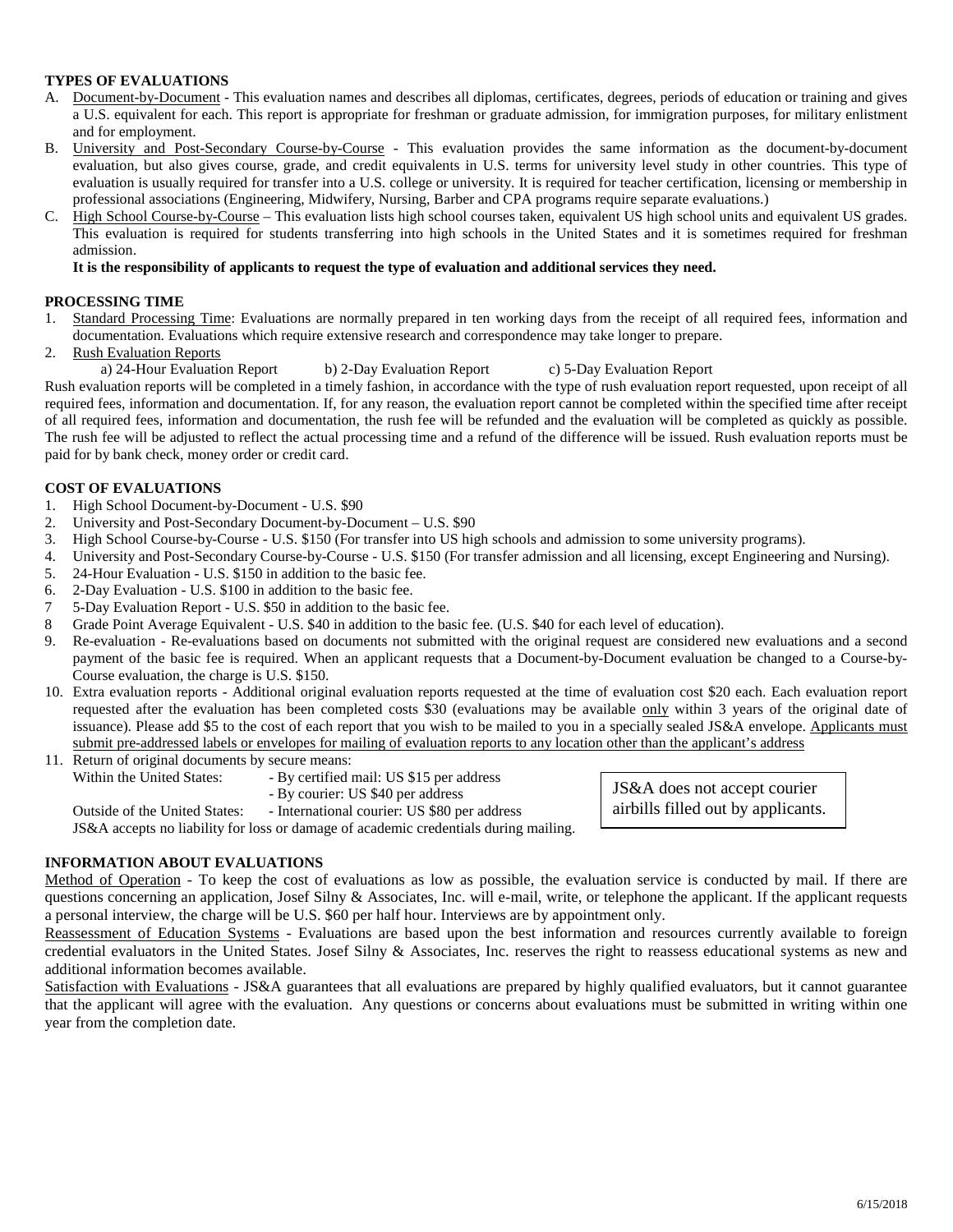#### **PERSONAL INFORMATION**

| Please use your name exactly as it appears on your passport.                                                                                                                                                                                                                                                                                                                                                                                                                                                 |                      |            |                                                                                                                                                                                                                                                                                                                                                              | Male     | Female                                                                                                                                                                                  |
|--------------------------------------------------------------------------------------------------------------------------------------------------------------------------------------------------------------------------------------------------------------------------------------------------------------------------------------------------------------------------------------------------------------------------------------------------------------------------------------------------------------|----------------------|------------|--------------------------------------------------------------------------------------------------------------------------------------------------------------------------------------------------------------------------------------------------------------------------------------------------------------------------------------------------------------|----------|-----------------------------------------------------------------------------------------------------------------------------------------------------------------------------------------|
| Last name                                                                                                                                                                                                                                                                                                                                                                                                                                                                                                    |                      | First name | Middle name                                                                                                                                                                                                                                                                                                                                                  |          | Maiden name                                                                                                                                                                             |
| City                                                                                                                                                                                                                                                                                                                                                                                                                                                                                                         | State                |            | Country (if not US)                                                                                                                                                                                                                                                                                                                                          | Zip Code |                                                                                                                                                                                         |
|                                                                                                                                                                                                                                                                                                                                                                                                                                                                                                              |                      |            |                                                                                                                                                                                                                                                                                                                                                              |          | Country of birth:                                                                                                                                                                       |
| Month / Day / Year                                                                                                                                                                                                                                                                                                                                                                                                                                                                                           |                      |            |                                                                                                                                                                                                                                                                                                                                                              |          |                                                                                                                                                                                         |
| <b>Type of Professional Service Requested:</b><br><b>Basic Fees</b><br>□ High School Document-by-document (US \$90 basic fee)<br>□ Post-Secondary/University Document-by-Document (US \$90 basic fee)<br>□ High School Course-by-Course (US \$150 basic fee)<br>□ Post-Secondary/University Course-by-Course (US \$150 basic fee)<br><b>Rush Fees</b><br>$\Box$ 24-Hour Evaluation (US \$150 + basic fee)<br>$\Box$ 2-Day Evaluation (US \$100 + basic fee)<br>$\Box$ 5-Day Evaluation (US \$50 + basic fee) | Area code and number | Fax: Fax:  | Area code and number<br><b>Additional Services</b><br>$\Box$ High School Grade Point Average (US \$40 + basic fee)<br>$\Box$ Undergraduate Grade Point Average (US \$40 + basic fee)<br>$\Box$ Graduate Grade Point Average (US \$40 + basic fee)<br>$\square$ Extra Evaluation Report (US \$20 per report) How many?<br>□ Secure Return of Originals. US \$ |          | □ Extra Report in Sealed Envelope (US \$25 per report) How many?<br>$\Box$ Notarization Service (US \$10 per document) How many?<br>$\Box$ Translation (quote provided upon request) \$ |

#### **ACADEMIC HISTORY**

Educational Institutions Attended (You must list all educational institutions you have attended. Begin with the first year of elementary school and include any school you are now attending.)

| Name of Institution<br>City, Country | Year of<br>Attendance<br>Diplomas or Certificates<br>Graduation<br>From - To |
|--------------------------------------|------------------------------------------------------------------------------|
| 1.                                   |                                                                              |
| 2.                                   |                                                                              |
| 3.                                   |                                                                              |
| 4.                                   |                                                                              |
| 5.                                   |                                                                              |
| 6.                                   |                                                                              |
| 7.                                   |                                                                              |

I certify that all information provided in this application is complete, factually accurate, and honestly presented. I certify that I have read the instructions and conditions (including that all fees are **(non-refundable)** and agree to the terms stated therein. I understand that the evaluation is advisory and is not binding upon any agency or institution that uses it. I release Josef Silny & Associates, Inc. from any liability for damages resulting from the use to which I or any agency or institution puts the evaluation. Any litigation arising out of this agreement will have its venue in Miami-Dade County, Florida. The prevailing party in any litigation arising out of this agreement is entitled to reasonable attorney's fees and all costs accrued during the litigation.

Signature of the applicant: <u>Date:</u> Date: Date: Date: Date: Date: Date: Date: Date: Date: Date: Date: Date: Date: Date: Date: Date: Date: Date: Date: Date: Date: Date: Date: Date: Date: Date: Date: Date: Date: Date: Date: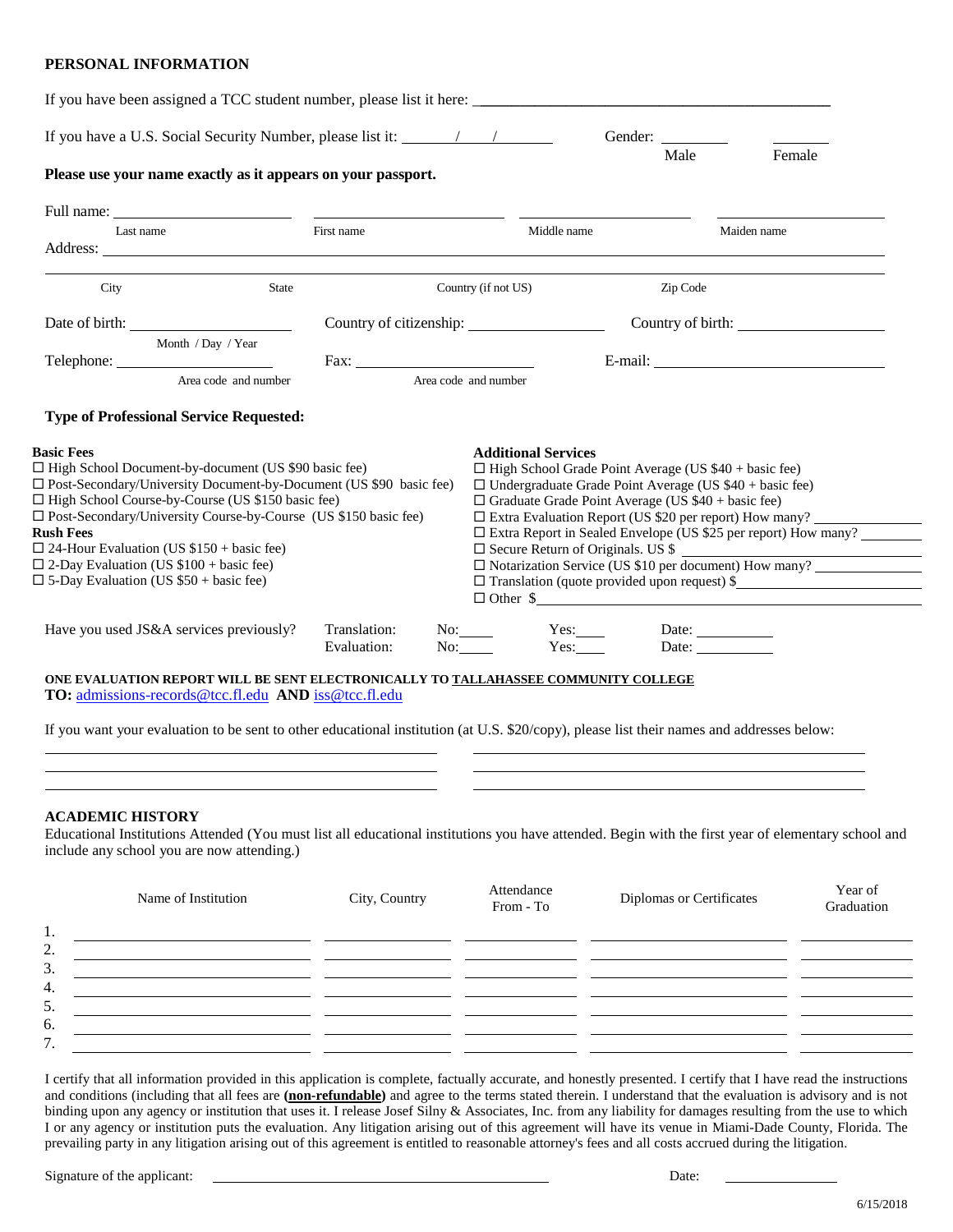# **ORGANIZATIONS WHICH ACCEPT EVALUATIONS DONE BY JS&A**

JS&A is a Member of the National Association of Credential Evaluation Services, Inc. (NACES). Evaluations prepared by JS&A are accepted and recognized by the organizations listed below:

## 1. **U.S. Federal Government**

The United States Citizenship and Immigration Services The United States Department of Agriculture The United States Department of Defense The United States Labor Department The United States Office of Personnel Management Federal Bureau of Prisons Health Care Financing Administration

#### 2. **U.S. Armed Forces**

Air Force Army Marines

# 3. **Licensing Boards**

**Accounting:** Arizona, Arkansas, California, Colorado, Connecticut, District of Columbia, Florida, Guam, Indiana, Kentucky, Michigan, Missouri, Nebraska, Nevada, New Mexico, Ohio, Oklahoma, Pennsylvania, South Dakota, Tennessee, Utah, Vermont, Virginia, Wisconsin, Wyoming **Architecture:** Alaska, California **Barbers:** Florida, South Dakota **Cosmetology:** North Carolina, Tennessee, Utah, Vermont **Engineering:** Alaska, Florida, Louisiana, Maryland, New Jersey, Puerto Rico, Texas, Virginia **Law:** California, Florida, Texas **Marriage and Family Therapy, Mental Health:** Florida **Medical Laboratory:** American Medical Technologists, American Society of Clinical Pathologists, Health Care Financing Administration, Connecticut, Florida, Georgia, Nevada, Tennessee **Midwifery:** Florida **Nursing:** Arizona, Florida, Missouri, Nebraska, New Hampshire, New Mexico, Oregon **Opticianry:** Florida **Psychology:** Delaware, District of Columbia, Florida, Maryland, Oregon, Virginia **Respiratory Care:** National Board for Respiratory Care, California, Florida **Speech-Language Pathology and Audiology:** American Speech-Language-Hearing Association, Florida, Georgia

# 4. **State Departments of Education**

Alabama, Alaska, Arizona, Arkansas, Colorado, Connecticut, Delaware, District of Columbia, Florida, Georgia, Idaho, Illinois, Iowa, Kansas, Kentucky, Maryland, Massachusetts, Minnesota, Mississippi, Missouri, Montana, Nebraska, Nevada, New Hampshire, New Jersey, North Carolina, North Dakota, Ohio, Oklahoma, Oregon, Pennsylvania, Rhode Island, South Carolina, South Dakota, Tennessee, Texas, Utah, Vermont, Virginia, West Virginia, Wisconsin, Wyoming

# 5. **Other Governmental and Private Agencies**

American Association for Clinical Chemistry Association of Colleges of Osteopathic Medicine American Association of Colleges of Podiatric Medicine Association of American Veterinary Medical Colleges Broward County Sheriff's Office CASPA - Central Application Service for Physician Assistants Florida Department of Health and Rehabilitative Services NCAA Office of Personnel of: City of Miami, Ft. Lauderdale, Miami Beach, New York City, State of New York.

# **6. Hundreds of Colleges and Universities**

Many other organizations which do not appear on this list may also accept evaluations done by JS&A. Applicants are advised to check with the agency, institution, or organization to which they intend to submit the evaluation to make certain that the evaluation will be recognized.